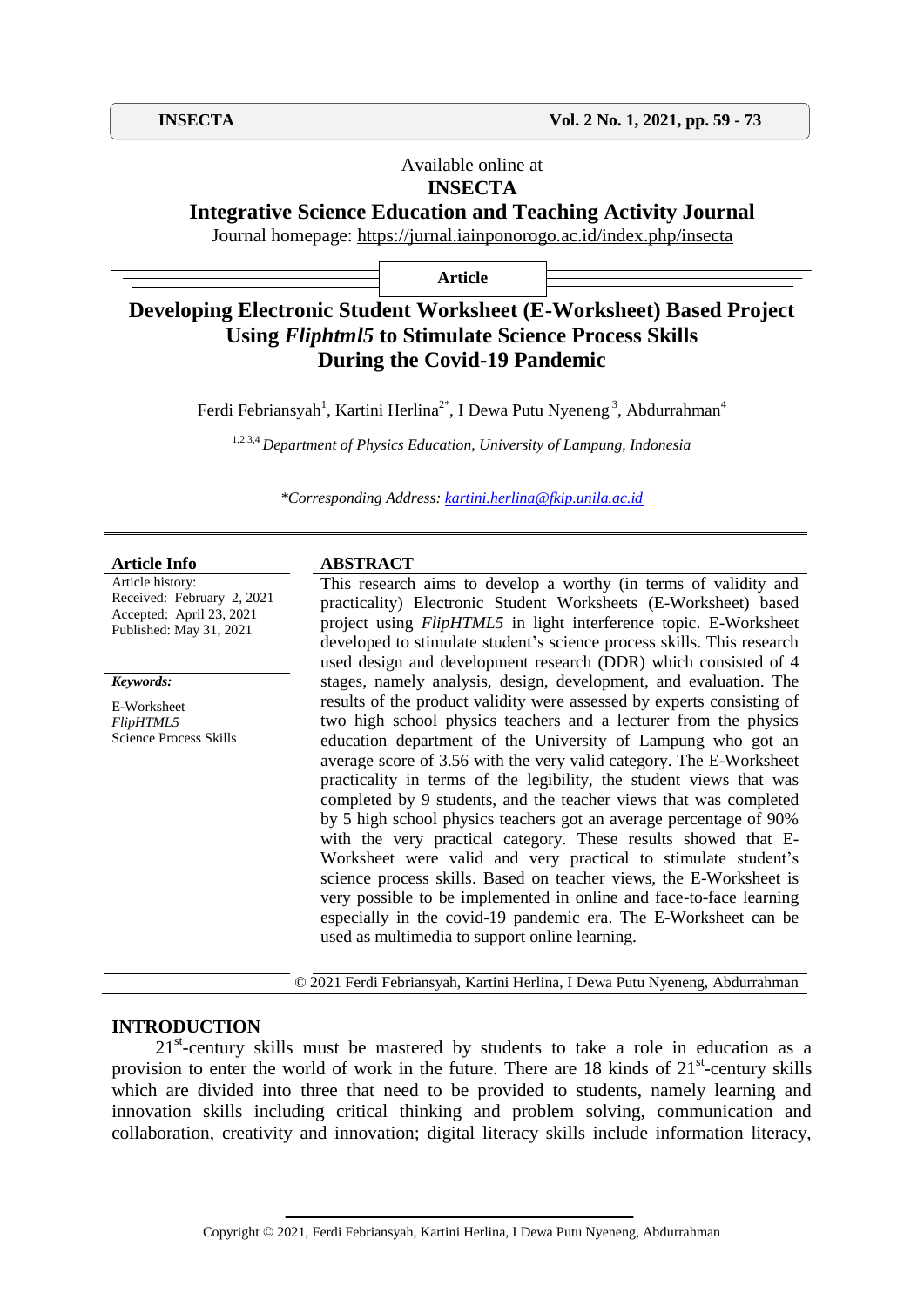media literacy, information and communication technology (ICT) literacy; career and life skills: flexibility and adaptability, initiative and self-direction, social and cross-cultural interaction, productivity and accountability. However, among them, the aspects of Learning and Innovation Skills-4Cs, namely critical thinking, communication, collaboration, and creativity, are the most important skill aspects that students must master at the primary to secondary education levels (Roekel, 2002) and it can be trained through science process skills (Turiman et al., 2012). There are several indicators to train students' science process skills at the high school level including defining the problem, hypothesizing, determining the variables, fair testing, collecting data, presenting data, and explaining the results (Aktamis & Ergin, 2008).

Information and communication technology currently plays an important role in education. Effective technology integration in education is a technology tool that can be used and integrated into the teaching and learning process to improve meaningful learning (Keengwe and Georgina, 2012). E-learning has shifted conventional learning in the era of the industrial revolution 4.0 where the IoT (Internet of Things) plays an important role in everything (Pangondian, Santosa, and Nugroho, 2019) and in particular, the lockdown period due to the Covid-19 pandemic (Radha et al., 2020). Many of the benefits obtained include learning that is not constrained by time and space.

Students reveal that they find topics such as optics was difficult to understand for students who have not learned how to apply knowledge in new and real-life situations (Camarao & Nava, 2017). Especially in light interference topic that is difficult for students to found the concept. Many students cannot apply the wave model to explain interference after the teacher explains traditionally (lecture) (Ambrose et al., 1999). Experiment activity can help students learn to do the types of qualitative reasoning that can make physics meaningful to them and build a basic knowledge for quantitative problem solving (Wosilait et al., 1999). Worksheets can be used by teachers to understand students' previous knowledge, learning outcomes, and the learning process; at the same time, they can be used to enable students to monitor the progress of their learning (Lee, 2014).

Project-based learning is complex learning where students are required to exchange ideas, make predictions, make decisions, work in groups, give students the freedom to design a product, and present ideas and findings to others (Blumenfeld *et al*. 1991). Project-based learning builds learner-driven paradigms where the problem can "lead" them to the core concepts of a particular subject. This project should carry out a constructive inquiry of learners whereas this includes the inquisition, decision making, and resolution of the learners. Implementation of project-based learning in the classroom, the teacher acts as a facilitator, not as a subject matter expert. In facilitating students, the continuous discussion between teachers and students plays a major role. Besides, projects are usually complex in nature and tend to have challenging tasks that require learners to solve problems. Therefore, teachers must facilitate students in completing complex tasks (Jumaat *et al*., 2017). Learning with project work in the form of teaching aids is learning with the limitations of student-centered laboratory equipment. This is important and beneficial for students to develop three realms of learning, namely; cognitive, affective, and psychomotor. Many skills can be obtained from these activities, including the skills of observation, measurement, classification, data recording, making hypotheses, using data, and gaining the ability to create, change and control variables, and conduct scientific experiments (Sumarni, Wardani, & Gupitasari, 2016).

In this era of technological developments, most students are more interested in teaching materials that utilize other media such as computers/laptops, even smartphones compared to teaching materials in the form of printed worksheets (Haryanto *et al*., 2019). E-Worksheet according to Haryanto, Asrial, & Erawati (2020) can help and facilitate teaching and learning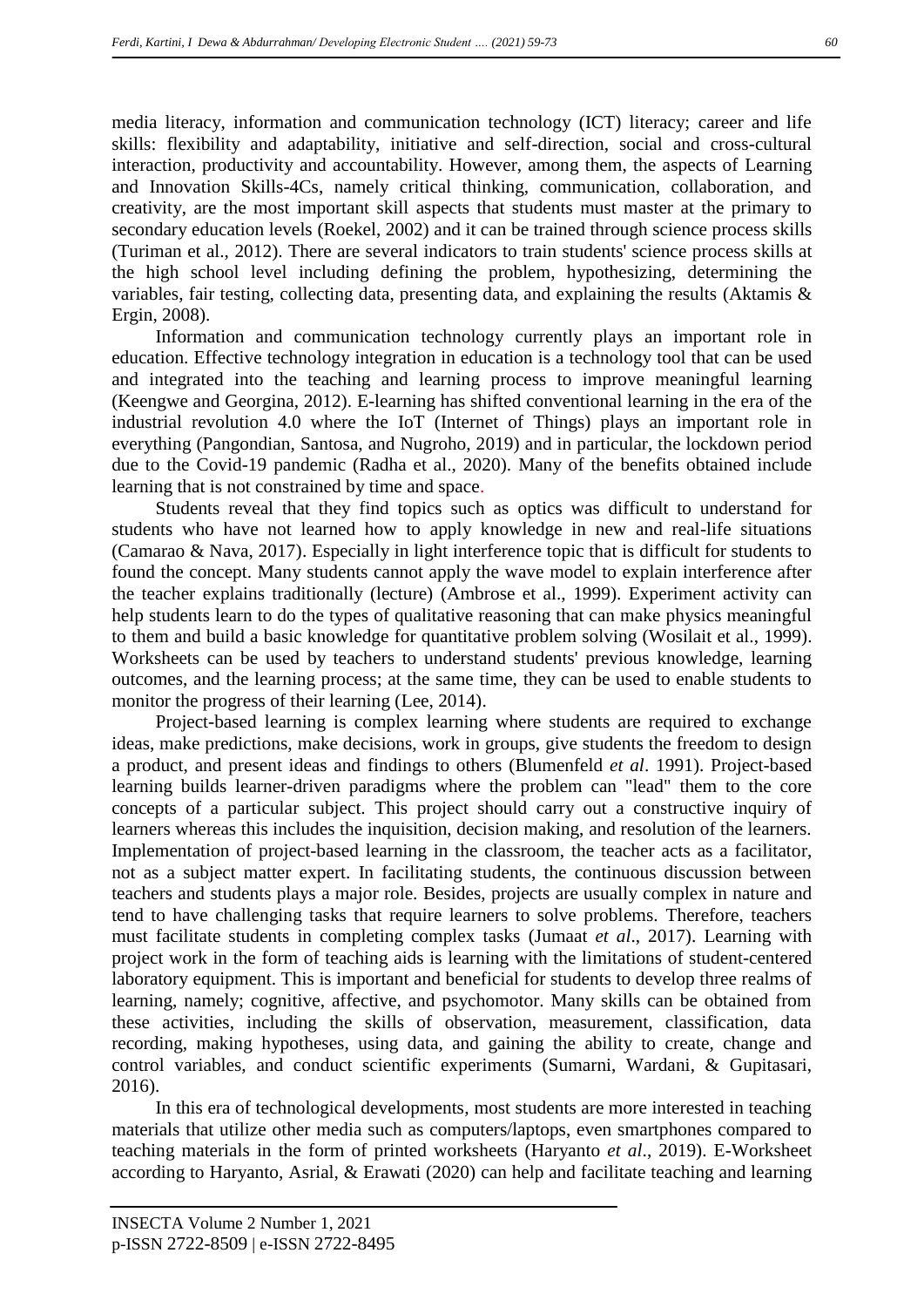activities so that effective interactions will be formed between students and teachers so that can increase student activity in improving learning outcomes. Besides, the use of eworksheets has the potential to change the views of students to read and consume interactively and comfortably, where e-worksheets have pictures, narratives, and graphics. Online flipbook is an interactive online publication with a page-turning effect, converted from PDF via the FlippingBook software. Flipbooks created through FlippingBook are also suitable for education, and especially for distance learning (Makasheva, 2020).

Needs analysis was carried out by distributing online questionnaires and semistructured interviews. Based on a questionnaire that was shared online to 20 students from 3 different schools, it was found that 59.1% of students had never used light interference worksheet/E-Worksheet, as many as 63.6% of students were taught light interference material by the teacher using textbooks, and as many as 52.4% of students did not understand the light interference material. Then, semi structured interviews were also conducted with several high school physics teachers in Lampung regarding how to deliver light interference topics in schools. Among them, teachers in general still use the lecture method and also do not have an optical KIT (which contains worksheet/E-Worksheet) so experiment activities have not been implemented in delivering interference topics so that students' SPS have not been trained yet. This underlines the importance of stimulating students' SPS through an E-Worksheet-based project using *FlipHTML5*. E-Worksheet was chosen as one of the learning media because of the demands of the Covid-19 pandemic which requires online learning. The Corona Virus Disease (covid-19) outbreak which hit more than 200 countries in the world, has presented challenges for educational institutions to innovate by learning online (in a network) (Jamaluddin *et al*., 2020).

Overall, the results of needs analysis show that learning about light interference material in several high schools is generally only done by lecturing methods and there is no E-Worksheet available, even though according to Yildirim, Kurt, & Ayas (2011) explain that worksheet causes students to actively participate in learning activities. Besides, in general, some high schools also never carry out light interference practicum activities, so that students' SPS are also not trained yet, even though SPS can be trained with open experiments (Aydogdu, Buldur, & Kartal, 2013). The gaps in problems and expectations were used as the basis for researchers to develop an E-Worksheet-based project using *FlipHTML5* to stimulate students' science process skills that can be used as an alternative online learning media during the Covid-19 pandemic.

Based on needs analysis that has been done known that learning physics on the topic of light interference requires supporting media in the form of worksheet/E-Worksheet to help students find the concept of light interference topic easily and improve science process skills. Then, the current covid-19 pandemic condition requires online learning. Therefore, the researcher developed an electronic student worksheet (E-Worksheet) based project using *FlipHTML5* to stimulate students' science process skills.

#### **METHODS**

This study used Design and Development Research (DDR) by Richey & Clients (2007) which consisted of analysis, design, development, and evaluation stages. An analysis is the first stage in development research. The activity carried out was a needs analysis in several schools in Lampung. The needs analysis was carried out by interviewing and filling out a questionnaire to class XI students and teachers. Needs analysis is carried out to determine the potential and problems at the school. The information obtained based on the needs analysis becomes the basis for researchers to conduct research. Needs analysis is carried out to explore information about the learning model used, the use of worksheets in learning, the skills trained, the availability of KIT Optics, the implementation of practicum activities, and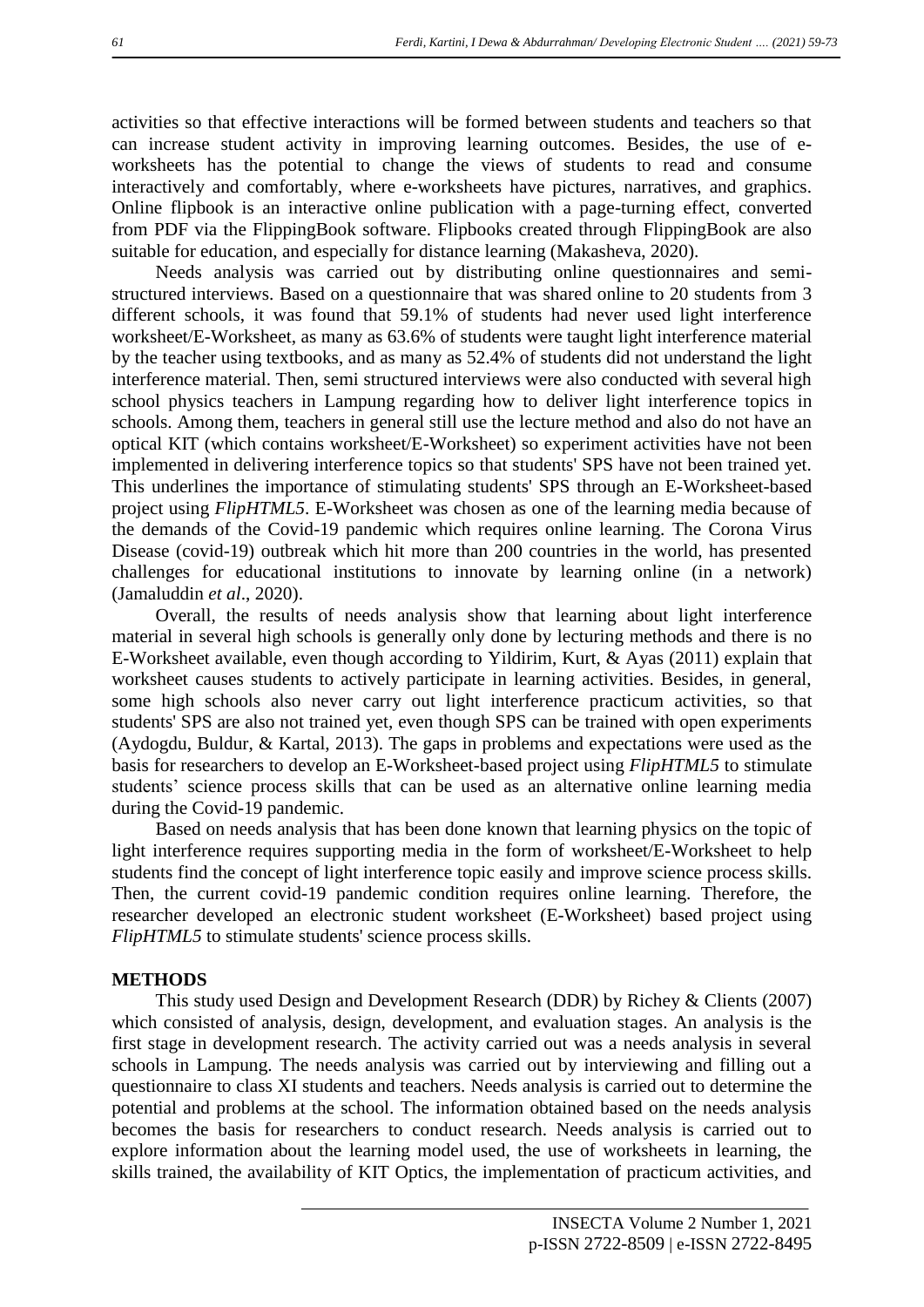the assessment of student learning outcomes in the skills aspect. Then, the data obtained in this preliminary study were analysed and used as the basis for the research to be carried out.

The second step of this development research designs. At this stage, the e-worksheet framework is designed. Products are made based on the needs analysis that has been carried out and the indicators to be achieved, namely project-based e-worksheet to stimulate science process skills. The e-worksheet developed is for XI grade science semester 2 in light interference topic. At this stage, it is carried out to design Electronic Student Worksheet (E-Worksheet) Based Project Using *FlipHTML5*. The following is the content outline for the eworksheet and the e-worksheet storyboard.

The development stage is the stage of product development following the designs that have been made at the design stage. The development stage will produce a series of eworksheet. The product developed was validated by a validator, consisting of 1 physics education lecturer at the University of Lampung and 2 high school physics teachers. The validator performs product validation which consists of material and constructs as well as media and product design. If it has been declared valid or appropriate, the practicality of the e-worksheet can be carried out consisting of legibility, teachers views, and students views It was carried out to know the level of understanding of students, knowing the teacher's views of whether e-worksheet was possible to be implemented/applied to learning during the Covid-19 pandemic or directly later, and knowing the response of students regarding things obtained after working on e-worksheet.

The last stage is evaluation. Evaluation is carried out at each stage of project-based eworksheet development to perfect the product by making revisions based on suggestions for improvements or input from experts and students. Evaluation is carried out to identify the success of the product so that it can be said to be valid and practical.

The instruments used in this study were interview guidelines, needs analysis questionnaires, validation questionnaires, practicality questionnaires (that consist of legibility, students' views, and teacher's views), and science process skills assessment sheets. Validation and practicality data were scored using a Likert scale adapted from Ratumanan & Laurent (2011: 131) and the science process skills assessment sheet uses the science process skills rubric adapted from Nur (2011). The interview guide is question and answer activity conducted by researchers to respondents to obtain information about matters related to their research. Researchers conducted interviews with physics teachers and high school students about learning light interference and the availability of media as a support for the learning process. A needs analysis questionnaire in the form of a list of questions given to respondents to get information from respondents about a problem. Filling in a questionnaire was carried out to determine the difficulties of students in learning interference material, the use of eworksheet in learning, the learning model used by the teacher, and the availability of optical KIT.

The validation questionnaire is used to determine the validity level of a project-based eworksheet so that it can provide information that it is valid or not used as a teacher companion in learning activities. This questionnaire was given to three experts. The validity questionnaire contains the media and design & the material and construct. The practicality questionnaire consisted of 3 questionnaires, namely a student legibility questionnaire on a project-based e-worksheet, a teacher's views questionnaire, and a students' views questionnaire. Legibility questionnaire is used to determine the level of ease of students to understand the content of the e-worksheet. Teacher's views questionnaires are used to determine the level of product implementation to be implemented during the Covid-19 pandemic and face-to-face. Filling in this questionnaire also aims to determine the level of product implementation so that later it can be used by the teacher as a learning medium.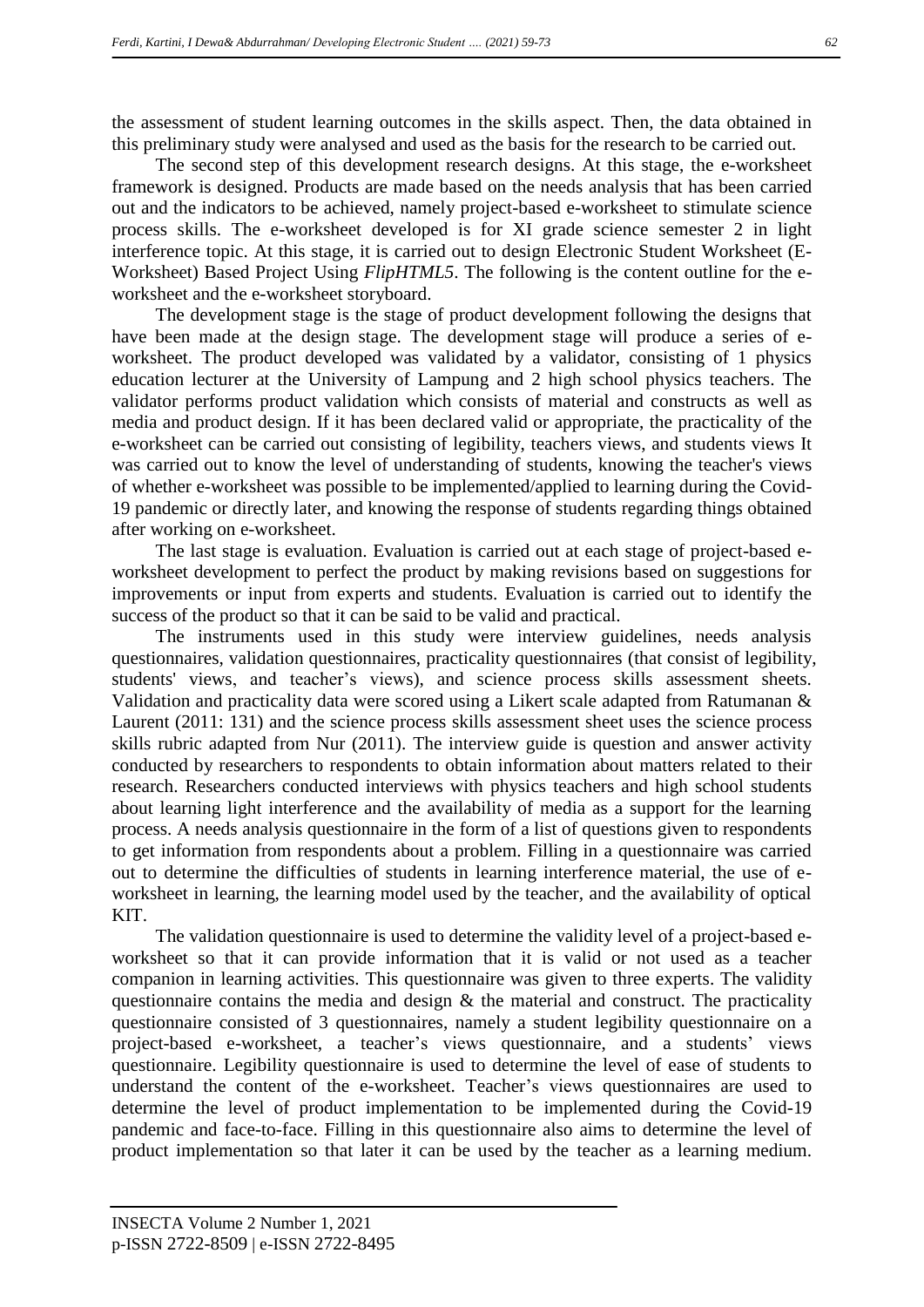Student response questionnaires are used to determine students' responses after working on a project-based e-worksheet using FlipHTML5.



**Figure 1.** Research Flowchart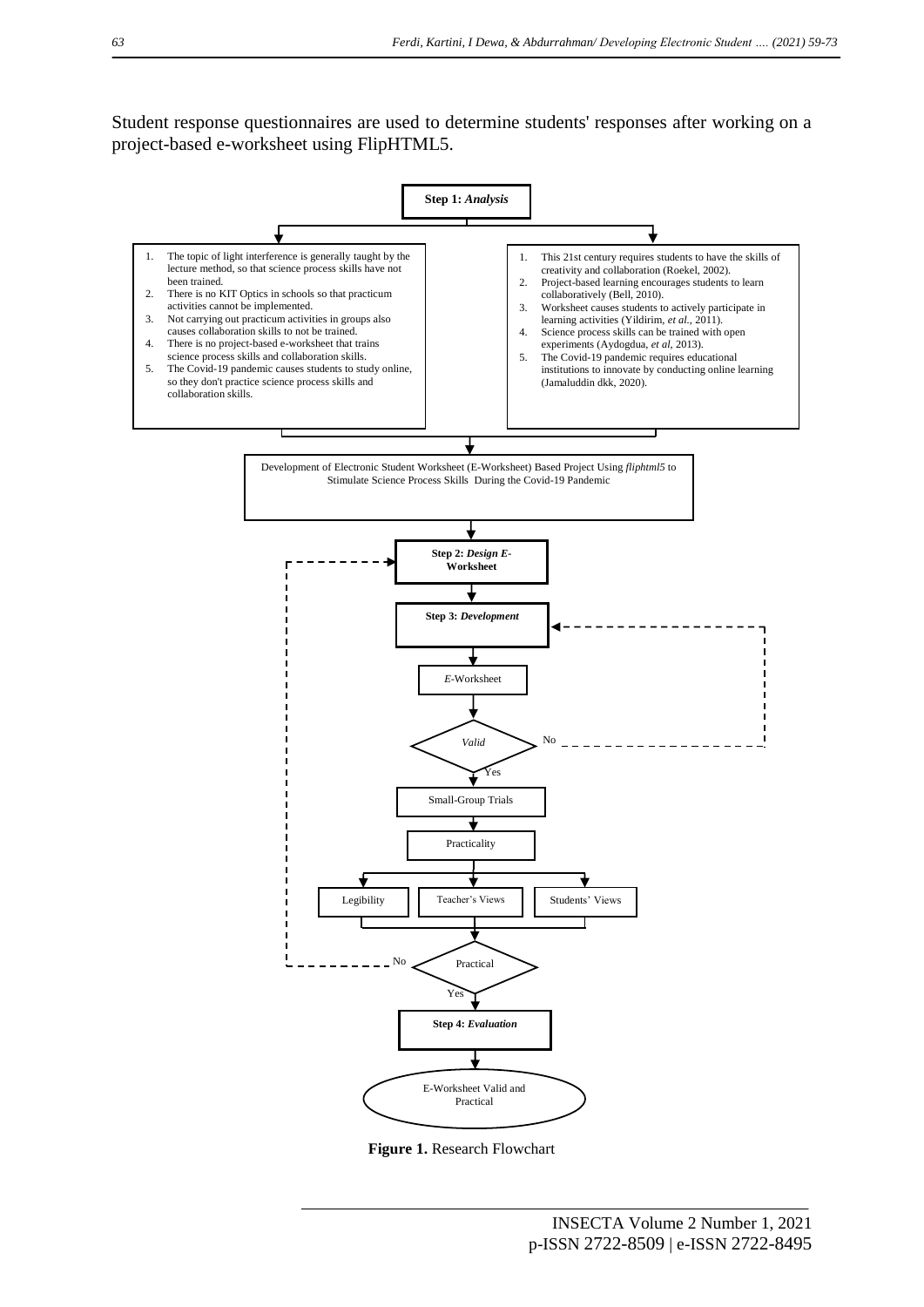| <b>Percentage</b>                                              | <b>Criteria</b> |
|----------------------------------------------------------------|-----------------|
| Very valid                                                     |                 |
| Valid                                                          | 3               |
| Less valid                                                     | 2               |
| Invalid                                                        |                 |
| <b>Table 2.</b> Likert Scale on the Practicality Questionnaire |                 |
| <b>Percentage</b>                                              | Criteria        |
|                                                                |                 |
| Very good                                                      |                 |
| Good                                                           | 3               |

|--|

The data analysis of this development research uses mixed methods, namely qualitative and quantitative with the following data analysis techniques.

(1)

Not good 1

E-Worksheet validation data were analyzed using percentage with the following equation:

$$
p = \frac{\text{average score}}{\sum_{\text{Total}}}
$$

The result of the score (p) is converted into a category that adapts from Ratumanan  $\&$ Laurens (2011) as in Table 3.

| <b>Table 3.</b> Validation Score Conversion |                 |  |  |
|---------------------------------------------|-----------------|--|--|
| <b>Interval Score Result of</b>             | <b>Criteria</b> |  |  |
| Assessment                                  |                 |  |  |
| $3.25 \le$ score $\le 4.00$                 | Very Valid      |  |  |
| $2.50 \le$ score $\le$ 3.25                 | Valid           |  |  |
| $1.75 \le$ score $\le$ 2.50                 | Less Valid      |  |  |
| $1.00 \le$ score $\le 1.75$                 | Invalid         |  |  |

Practicality (that consist legibility, students' views, and teacher's views) data were analyzed using percentage adapted from Sudjana (2005).

$$
\%p = \frac{\text{score}}{\Sigma \text{Total}} \times 100\% \ (2)
$$

The result of the score (p) is converted to a category that as in Table 4.

| <b>Table 4. Practicality Score Conversion</b> |                    |  |  |  |
|-----------------------------------------------|--------------------|--|--|--|
| Interval Score Result of Criteria             |                    |  |  |  |
| <b>Assessment</b>                             |                    |  |  |  |
| $0.00\% - 20\%$                               | It's not practical |  |  |  |
| 20.1% -40%                                    | Less practical     |  |  |  |
| $40.1\% - 60\%$                               | Pretty practical   |  |  |  |
| $60.1\% - 80\%$                               | Practical          |  |  |  |
| 80.1% -100%                                   | Very practical     |  |  |  |

The data for the assessment of the stimulus for science process skills (SPS) are processed using the equation adapted from Arikunto (2011: 34) below.

$$
NP = \frac{2}{\text{indicate maximum score}} \times 100\% \tag{3}
$$

The result of the score (p) is converted to a category as in Table 5.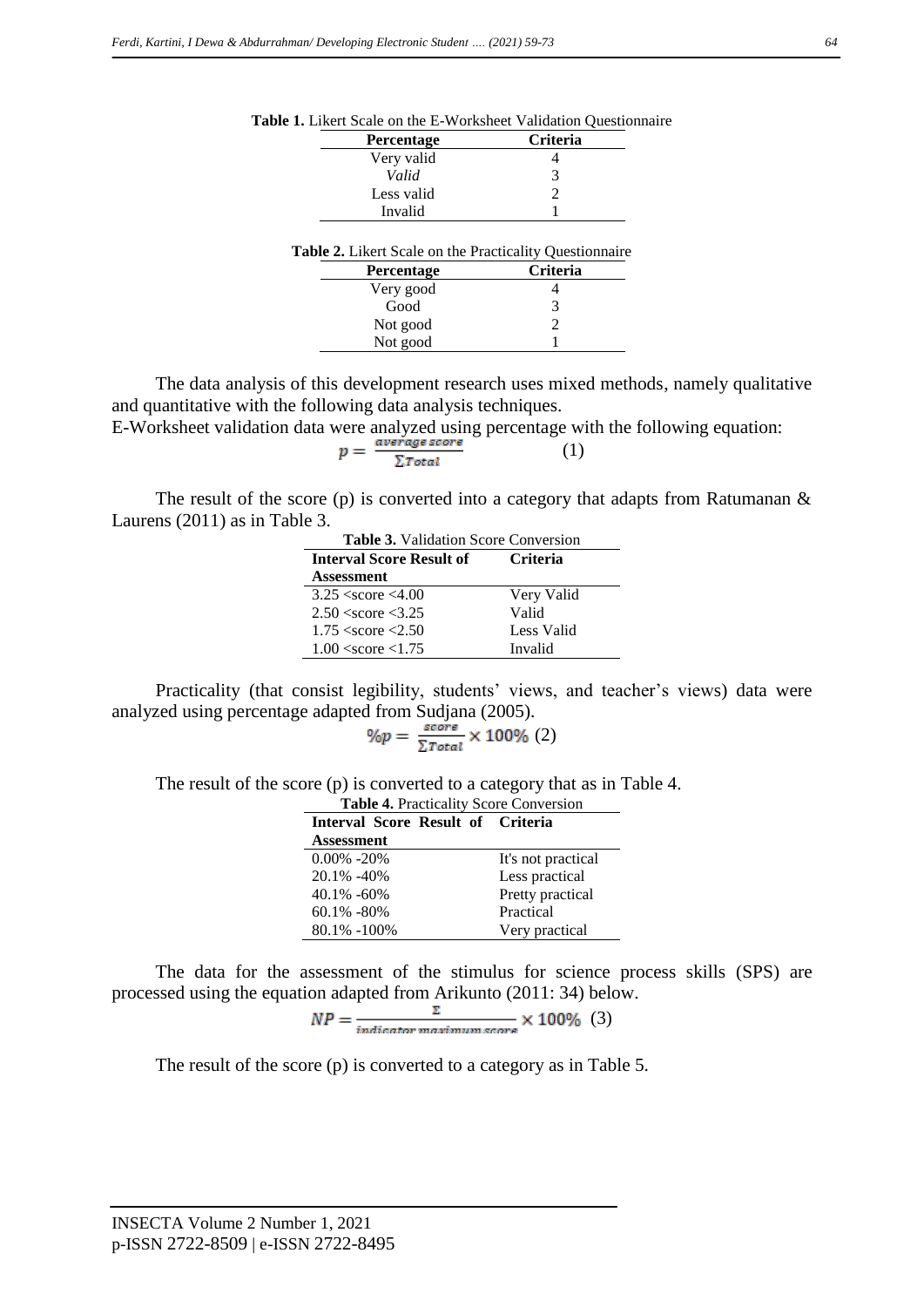| Interval Score Result of Criteria |             |
|-----------------------------------|-------------|
| <b>Assessment</b>                 |             |
| $0.00\% - 20\%$                   | Not good    |
| 20.1% -40%                        | Not good    |
| $40.1\% - 60\%$                   | Pretty good |
| $60.1\% - 80\%$                   | Good        |
| $80.1\% - 100\%$                  | Very good   |

**Table 5.** Conversion of SPS Stimulus Assessment Score

# **RESULTS AND DISCUSSION**

This research presents a solution to stimulate students' science process skills (SPS) during a pandemic *Covid-*19 through an E-Worksheet-based project using *FlipHTML5*. Based on the research conducted, the following results were obtained. The first research results are at the needs analysis that has been explained in the introduction. At this stage, problem identification was carried out by distributing online questionnaires and semi-structured interviews. Overall, the results of needs analysis show that learning about light interference material in several high schools is generally only done by lecturing methods and there is no E-Worksheet available, even though according to Yildirim, Kurt, & Ayas (2011) explain that worksheet causes students to actively participate in learning activities. Besides, in general, some high schools also never carry out light interference practicum activities, so that students' SPS are also not trained yet, even though SPS can be trained with open experiments (Aydogdu, Buldur, & Kartal, 2013). The gaps in problems and expectations were used as the basis for researchers to develop an E-Worksheet-based project using *FlipHTML5* to stimulate students' science process skills that can be used as an alternative online learning media during the Covid-19 pandemic.

Next, the design stage. At this stage, the E-Worksheet design is made based on a project which contains several project design activities with an attractive design. The E-Worksheet-based project design was made with help of Microsoft Word and Corel Draw applications to design the cover and layout. Then, the completed E-Worksheet design is uploaded on the *FlipHTML5* web.



**Figure 2.** Display of E-Worksheet using *FlipHTML5*

This E-Worksheet-based project consists of 3 parts, namely the initial part consisting of cover, foreword, table of contents, instructions for use, core competencies, basic competencies, indicators, and learning objectives. Next, the content section contains learning activities which include 5 project design activities. The end (closing) contains practice questions and a bibliography.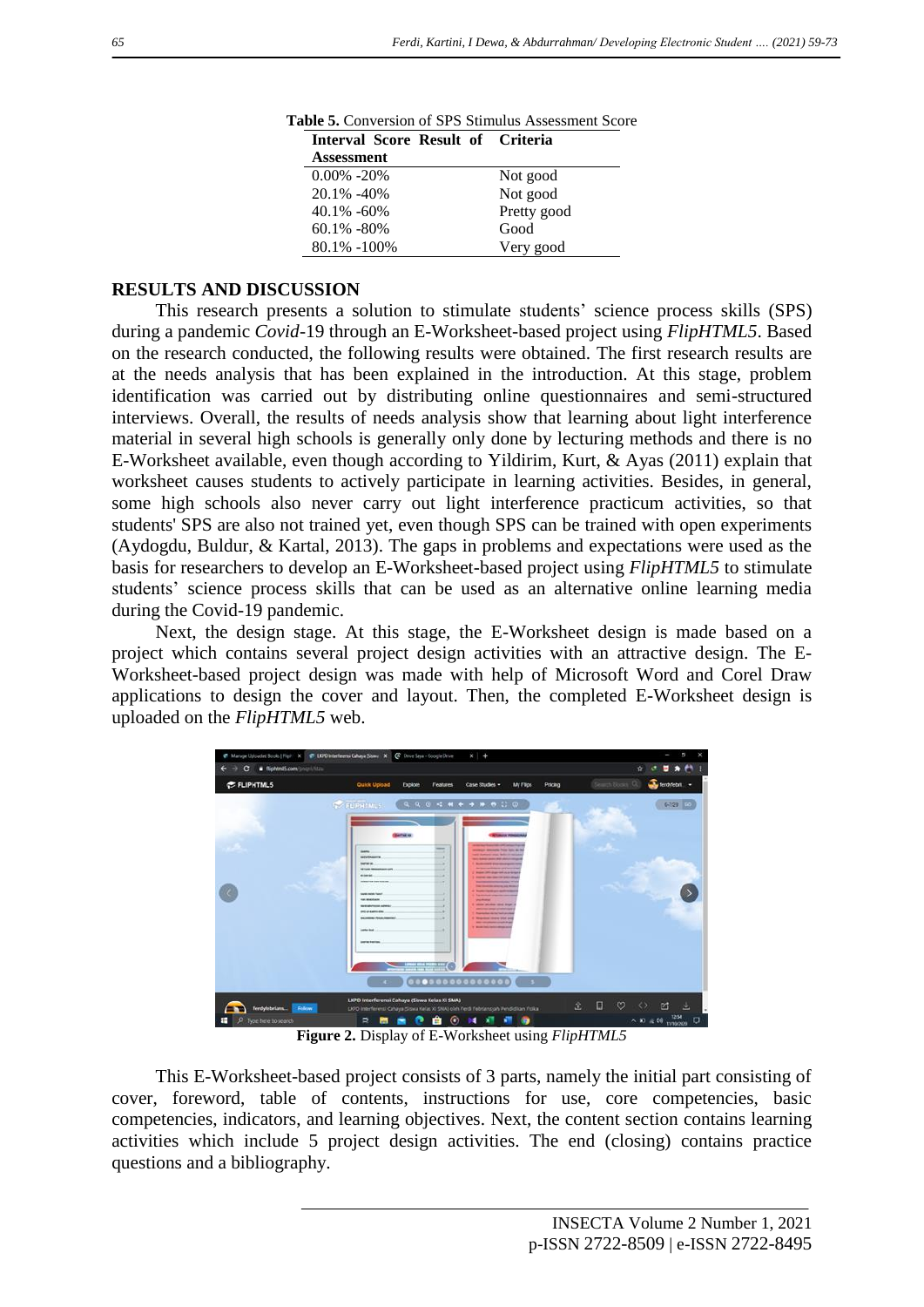Then, the development stage. At this stage, E-Worksheet's validation and practicality were carried out as well as an assessment of the students' SPS stimulus. The results of the validation which consisted of material and construct aspects as well as media and design showed an average of 3.56 which was qualitatively very valid. This shows that the quality of the material, construct, media, and design of the E-Worksheet developed is very good. rable 6. E-Worksheet Validation **R** 

| No.     | Rated                                 | Average          | Category |
|---------|---------------------------------------|------------------|----------|
|         | aspect                                | Score<br>оf      |          |
|         |                                       | <b>Examiners</b> |          |
|         | <b>Material and Construct Aspects</b> |                  |          |
| 1.      | Suitability of 3.55                   |                  | Very     |
|         | Material                              |                  | Valid    |
|         | Content                               |                  |          |
| 2.      | Construction                          | 3.67             | Very     |
|         |                                       |                  | Valid    |
|         | <b>Media and Design Aspects</b>       |                  |          |
| 1.      | Cover                                 | 3.52             | Very     |
|         | section                               |                  | Valid    |
| 2.      | Contents                              | 3.50             | Very     |
|         | section                               |                  | Valid    |
| Average |                                       | 3.56             | Very     |
|         |                                       |                  | Valid    |

Then, the results of practicality which consisted of legibility tests, students' views, and teacher views obtained an average percentage of 88,75% with the very practical category. Legibility questionnaires are given to students in the form of google form which consists of 11 statements and 4 rating scales, namely (1) not good, (2) not good, (3) good, and (4) very good. Students' views questionnaires consist of 5 aspects that must be answered by students via a Google form. Then, there were also 20 student response questionnaire statements with 4 rating scales from bad to very good. Then, the teacher's views questionnaire was given to five high school physics teachers. The teacher's views questionnaire consists of five learning activities in an e-worksheet in which 18 aspects are assessed on a 4 scale from not good to very good.

| <b>Tabel 7.</b> Results of Legibility Questionnaires |                                                                                                                                       |                                  |                                |                   |           |
|------------------------------------------------------|---------------------------------------------------------------------------------------------------------------------------------------|----------------------------------|--------------------------------|-------------------|-----------|
| No.                                                  | <b>Statement</b>                                                                                                                      | Jumlah<br>Skor per<br>pernyataan | <b>Skor</b><br><b>Maksimal</b> | <b>Persentase</b> | Category  |
| 1.                                                   | The e-worksheet structure<br>arranged<br>is<br>in<br>a<br>systematic/sequential<br>manner so that it is easy<br>for me to understand. | 33                               | 36                             | 92%               | Very Good |
| 2.                                                   | The space, type, and font<br>size of the e-worksheet are<br>suitable and comfortable to<br>read.                                      | 34                               | 36                             | 94%               | Very Good |
| 3.                                                   | The layout of the e-<br>worksheet is good and<br>ideal so that I can easily<br>read the content.                                      | 35                               | 36                             | 97%               | Very Good |
| 4.                                                   | The language used in the<br>e-worksheet is generally<br>easy to understand.                                                           | 33                               | 36                             | 92%               | Very Good |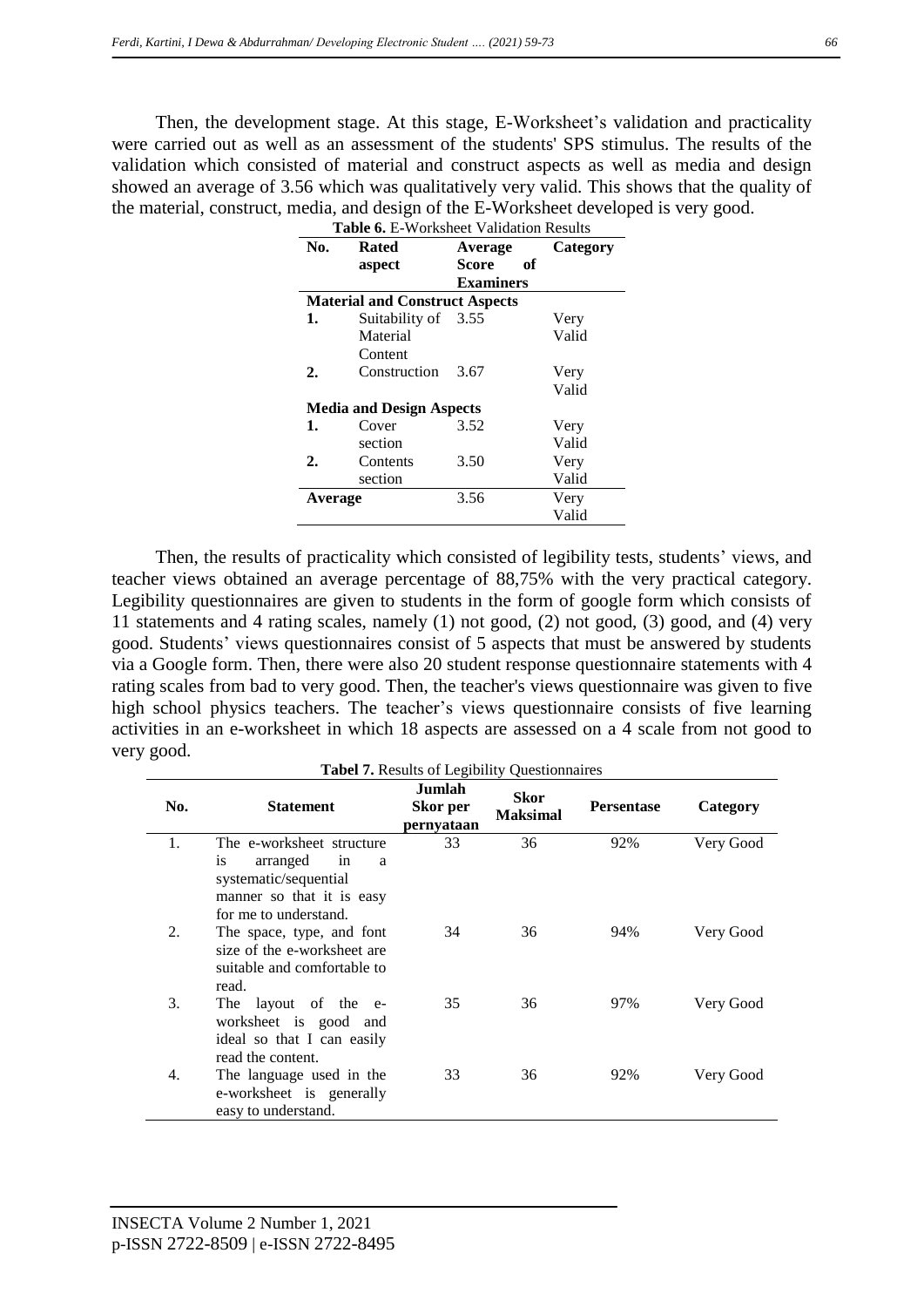| No. | <b>Statement</b>                                       | <b>Jumlah</b><br>Skor per<br>pernyataan | <b>Skor</b><br><b>Maksimal</b> | Persentase | Category         |
|-----|--------------------------------------------------------|-----------------------------------------|--------------------------------|------------|------------------|
| 5.  | The manual guide for the                               | 31                                      | 36                             | 86%        | Very Good        |
|     | e-worksheet was clear and                              |                                         |                                |            |                  |
|     | easy for me to understand.                             |                                         |                                |            |                  |
| 6.  | The<br>commands<br>$\alpha$                            | 29                                      | 36                             | 81%        | Very Good        |
|     | questions presented in the<br>e-worksheet are clear so |                                         |                                |            |                  |
|     | that they are easy for me to                           |                                         |                                |            |                  |
|     | understand.                                            |                                         |                                |            |                  |
| 7.  | The<br>steps<br>in<br>the<br>$e-$                      | 34                                      | 36                             | 94%        | Very Good        |
|     | worksheet<br>are<br>easy<br>to                         |                                         |                                |            |                  |
|     | understand.                                            |                                         |                                |            |                  |
| 8.  | The<br>e-worksheet                                     | 34                                      | 36                             | 94%        | Very Good        |
|     | presentation is equipped                               |                                         |                                |            |                  |
|     | with pictures/illustrations                            |                                         |                                |            |                  |
|     | and video links so that it                             |                                         |                                |            |                  |
|     | helps me understand the                                |                                         |                                |            |                  |
| 9.  | topic.<br>The phenomena presented                      | 33                                      | 36                             | 92%        | Very Good        |
|     | in the e-worksheet are easy                            |                                         |                                |            |                  |
|     | to understand.                                         |                                         |                                |            |                  |
| 10. | The figure equipped in the                             | 36                                      | 36                             | 100%       | Very Good        |
|     | e-worksheet<br>can<br>he                               |                                         |                                |            |                  |
|     | observed clearly and well.                             |                                         |                                |            |                  |
| 11. | The exercise questions are                             | 32                                      | 36                             | 89%        | Very Good        |
|     | equipped with pictures or                              |                                         |                                |            |                  |
|     | tables so that they are easy                           |                                         |                                |            |                  |
|     | for me to understand.                                  |                                         |                                |            |                  |
|     | Total                                                  | 364                                     | 396                            |            |                  |
|     | Overall average percentage                             |                                         |                                | 92%        | <b>Very Good</b> |

|     | <b>Tabel 8.</b> Result of students' views           |                                        |                                |            |          |  |
|-----|-----------------------------------------------------|----------------------------------------|--------------------------------|------------|----------|--|
| No. | <b>Statement</b>                                    | <b>Total score</b><br>per<br>statement | <b>Maximum</b><br><b>Score</b> | Percentage | Category |  |
| 1.  | feel<br>comfortable<br>$\mathbf{I}$<br>using<br>the | 31                                     | 36                             | 86%        | Very     |  |
|     | computer/smartphone.                                |                                        |                                |            | Good     |  |
| 2.  | I am very skilled at using basic                    | 28                                     | 36                             | 78%        | Good     |  |
|     | computers/smartphones.                              |                                        |                                |            |          |  |
| 3.  | My internet access skills<br>are                    | 30                                     | 36                             | 83%        | Very     |  |
|     | sufficient for web-based learning.                  |                                        |                                |            | Good     |  |
| 4.  | I feel comfortable learning via                     | 28                                     | 36                             | 78%        | Good     |  |
|     | computer/smartphone in<br>online                    |                                        |                                |            |          |  |
|     | learning.                                           |                                        |                                |            |          |  |
| 5.  | I feel comfortable communicating                    | 29                                     | 36                             | 81%        | Very     |  |
|     | sharing information<br>and<br>with                  |                                        |                                |            | Good     |  |
|     | friends and teachers online.                        |                                        |                                |            |          |  |
| 6.  | I can search and access information                 | 34                                     | 36                             | 94%        | Very     |  |
|     | from various sources.                               |                                        |                                |            | Good     |  |
| 7.  | I can develop my problem-solving                    | 29                                     | 36                             | 81%        | Very     |  |
|     | skills.                                             |                                        |                                |            | Good     |  |
| 8.  | Project-based learning can improve                  | 29                                     | 36                             | 81%        | Very     |  |
|     | my understanding.                                   |                                        |                                |            | Good     |  |
| 9.  | My ability to apply what I have                     | 29                                     | 36                             | 81%        | Very     |  |
|     | learned has increased.                              |                                        |                                |            | Good     |  |

 $\overline{\phantom{a}}$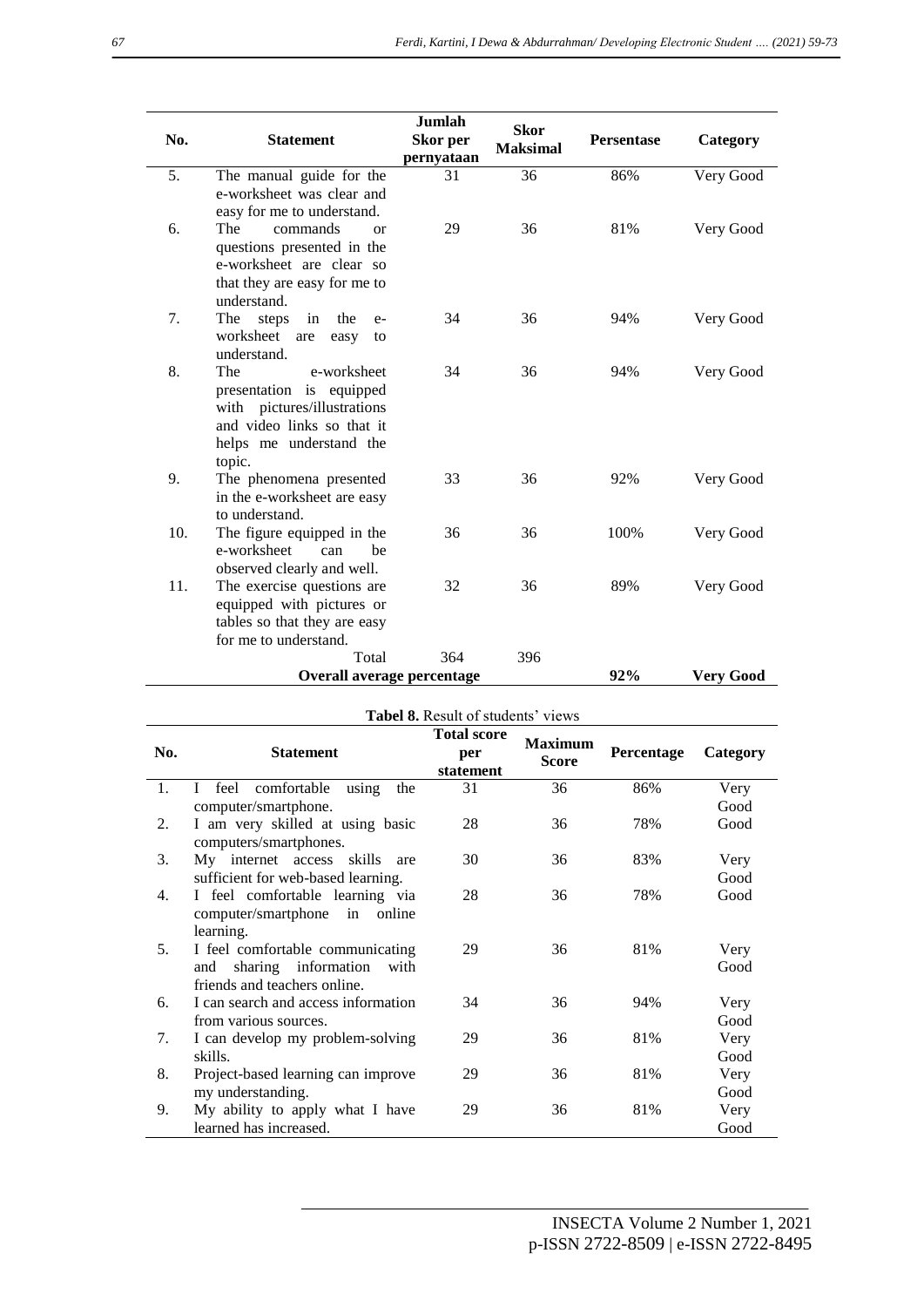| No. | <b>Statement</b>                                                                                  | <b>Total score</b><br>per<br>statement | <b>Maximum</b><br><b>Score</b> | Percentage | Category     |
|-----|---------------------------------------------------------------------------------------------------|----------------------------------------|--------------------------------|------------|--------------|
| 10. | My ability to analyze data has                                                                    | 30                                     | 36                             | 83%        | Very         |
|     | improved.                                                                                         |                                        |                                |            | Good         |
| 11. | I can share my ideas clearly in the                                                               | 30                                     | 36                             | 83%        | Very         |
|     | group during the discussion.                                                                      |                                        |                                |            | Good         |
| 12. | I can listen to the different                                                                     | 32                                     | 36                             | 89%        | Very         |
|     | perspectives and points of view of<br>my group members and keep an<br>open mind with their views. |                                        |                                |            | Good         |
| 13. | I do my fair share of work in my                                                                  | 32                                     | 36                             | 89%        | Very         |
|     | group.                                                                                            |                                        |                                |            | Good         |
| 14. | I can learn new things during                                                                     | 31                                     | 36                             | 86%        | Very         |
|     | problem-solving.                                                                                  |                                        |                                |            | Good         |
| 15. | I am actively involved in learning                                                                | 31                                     | 36                             | 86%        | Very         |
| 16. | activities with group members.                                                                    | 31                                     | 36                             | 86%        | Good         |
|     | I am more interested in using<br>simple materials to make simple                                  |                                        |                                |            | Very<br>Good |
|     | physics props.                                                                                    |                                        |                                |            |              |
| 17. | I am more interested in relating                                                                  | 31                                     | 36                             | 86%        | Very         |
|     | phenomena in everyday life with                                                                   |                                        |                                |            | Good         |
|     | the concept of physics.                                                                           | 32                                     | 36                             | 89%        |              |
| 18. | Project-based learning using e-<br>worksheet affected my science                                  |                                        |                                |            | Very<br>Good |
|     | process skills.                                                                                   |                                        |                                |            |              |
| 19. | Project-based learning using e-                                                                   | 31                                     | 36                             | 86%        | Very         |
|     | worksheet affects my collaboration                                                                |                                        |                                |            | Good         |
|     | skills.                                                                                           |                                        |                                |            |              |
| 20. | Project-based learning using an e-                                                                | 34                                     | 36                             | 94%        | Very         |
|     | worksheet is suitable for light                                                                   |                                        |                                |            | Good         |
|     | interference topics.                                                                              |                                        |                                |            |              |
|     | <b>Total</b>                                                                                      | 612                                    | 720                            |            |              |
|     | Overall average percentage                                                                        | 85%                                    | <b>Very</b><br>Good            |            |              |

|                          |                                 | <b>Tabel 9.</b> Result of teacher's views |            |           |
|--------------------------|---------------------------------|-------------------------------------------|------------|-----------|
| <b>Learning Activity</b> | Total<br>Score per<br>statement | <b>Maximum</b><br><b>Score</b>            | Percentage | Category  |
| Activity 1 (Defining     | 57                              | 60                                        | 95%        | Very Good |
| Questions)               |                                 |                                           |            |           |
| Activity 2 (Project      | 149                             | 160                                       | 93%        | Very Good |
| Design)                  |                                 |                                           |            |           |
| Activity 3 (Schedule     | 19                              | 20                                        | 95%        | Very Good |
| Maintenance)             |                                 |                                           |            |           |
| Activity 4 (Testing      | 107                             | 120                                       | 89%        | Very Good |
| Results and Assessment)  |                                 |                                           |            |           |
| Activity 5 (Evaluation   | 69                              | 80                                        | 86%        | Very Good |
| and Reflection)          |                                 |                                           |            |           |
| <b>Total Score</b>       | 401                             | 440                                       |            |           |
| <b>Overall average</b>   |                                 |                                           | 92%        | Very Good |
| percentage               |                                 |                                           |            |           |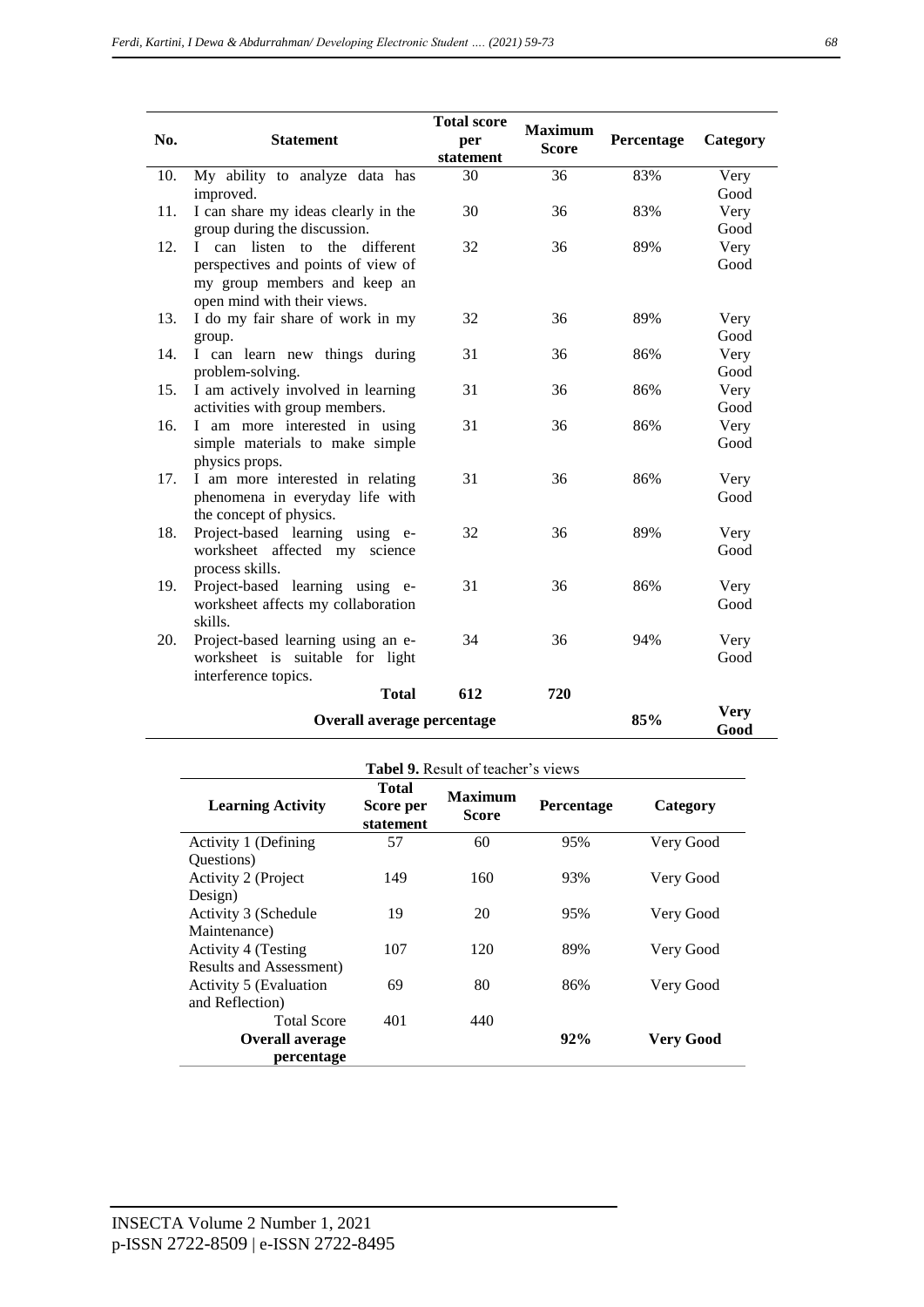|     | <b>Table 10.</b> E-Worksheet Practicality Results |                  |                  |  |  |
|-----|---------------------------------------------------|------------------|------------------|--|--|
| No. | <b>Rated aspect</b>                               | Average          | Category         |  |  |
|     |                                                   | Score<br>оf      |                  |  |  |
|     |                                                   | <b>Examiners</b> |                  |  |  |
| 1.  | Legibility                                        | 92%              | Very             |  |  |
|     |                                                   |                  | good             |  |  |
| 2.  | Students'                                         | 82,25%           | Very             |  |  |
|     | views                                             |                  | good             |  |  |
| 3.  | Teacher's                                         | 92%              | Very             |  |  |
|     | views                                             |                  | good             |  |  |
|     | 88,75%<br><b>Very</b><br>Average                  |                  |                  |  |  |
|     |                                                   |                  | <b>Practical</b> |  |  |

The result of the legibility questionnaire is that the average percentage is 88,75% with the very good category. This shows that the E-Worksheet developed can be easily understood by students. Then, based on the students' views, the students as a whole expressed their opinion that the e-worksheet they were working on played a role in making it easier to understand the topic of light interference because there were phenomena and video links in it and there was also guidance to make projects & practical work directly with the group. So it can be said that the average percentage is 100%. Then, 7/9 students were able to improve their science process skills after working on the e-worksheet, although only a few mentioned specifically which indicators had improved the most. Therefore, the average percentage was 78%. Besides, all students also indicated that their collaboration skills were better even though only 3 out of 9 students mentioned specific reasons. So it can be said that the average percentage is 66%. Then, for the response of students to additional aspects regarding things obtained after working on the e-worksheet the average percentage is 85%. Overall, the average percentage of students' responses was 82.25% with the very good category. This shows that the e-worksheet developed is useful for students to make it easier to understand the topic of light interference and can also train science process skills.

Then, the average percentage obtained from filling out the questionnaire by the teacher was 92% with the very good category. Based on the results of teacher perceptions, the eworksheet developed can be used in learning during the Covid-19 pandemic, as well as faceto-face. Based on the results of the practicality which consisted of 3 aspects, namely legibility of 92%, students' views of 82.25%, and teacher's views of 92%, the overall average percentage was 88.75% with a very good category. This shows that the product being developed is very practical.

After that, the students' SPS assessment was carried out. The students' SPS assessment was carried out by providing an E-Worksheet-based project using *FlipHTML5* access link through the Whatsapp group to do it. Students are asked to do it in groups and ensure that when working on E-Worksheet they must be connected to the internet because participants' answers are submitted via a google form. The achievement of students' SPS indicators was analyzed based on indicators from Aktamis & Ergin (2008). The results of the assessment of students 'answers show that the students' science process skills have been stimulated based on the E-Worksheet-based project answers given.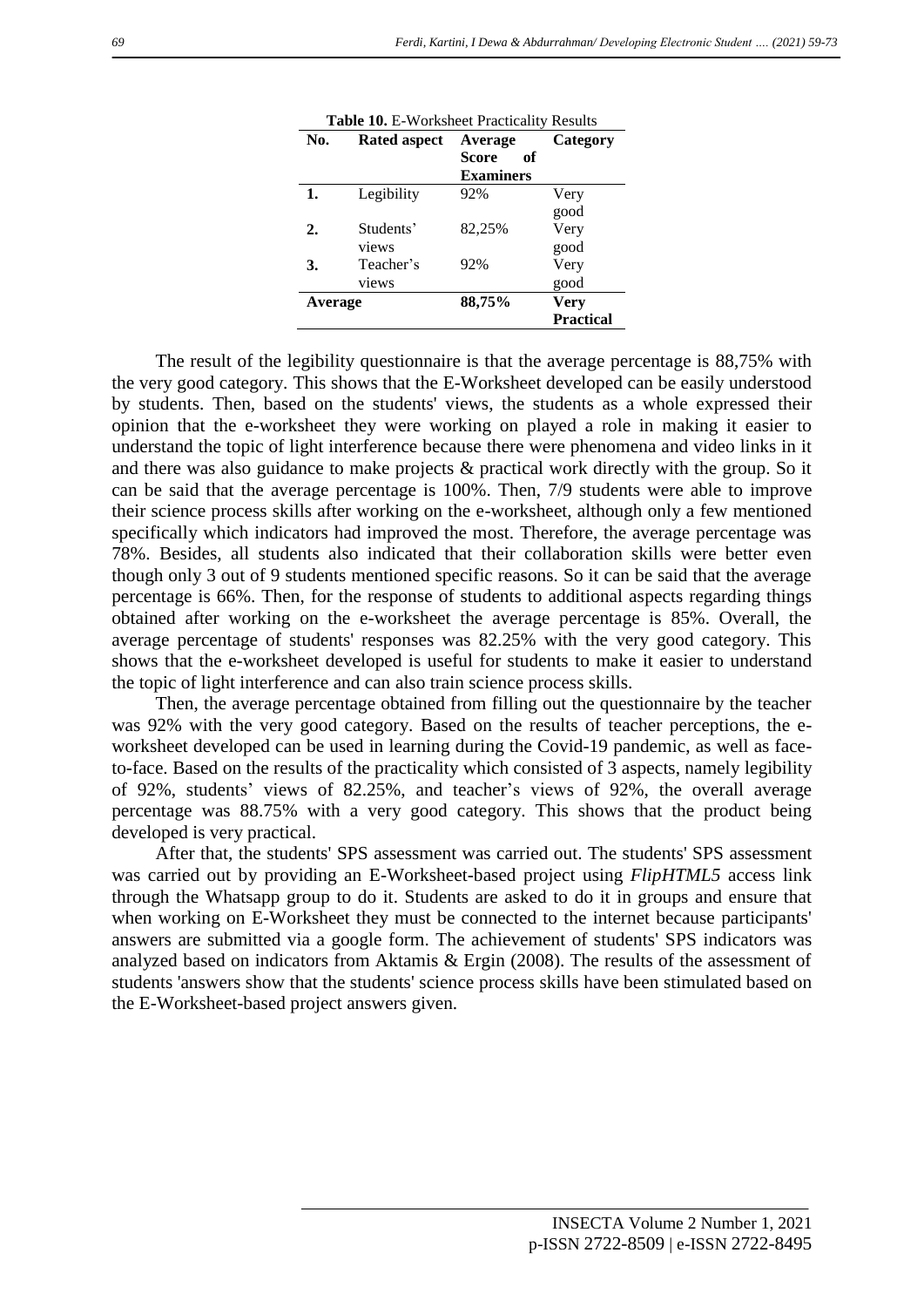| No. | <b>SPS</b> Indicators      | <b>Rated Aspect</b>                                             | <b>Total</b><br><b>Score</b> | <b>Maximum</b><br><b>Score</b> | $\frac{0}{0}$ | Average<br>$\%$ |
|-----|----------------------------|-----------------------------------------------------------------|------------------------------|--------------------------------|---------------|-----------------|
| 1.  | Formulating<br>Problems    | a. Finding Problems                                             | 27                           | 27                             | 100%          | 99%             |
|     |                            | <b>b.</b> Make Predictions                                      | 27                           | 27                             | 100%          |                 |
|     |                            | c. Formulating Problems                                         | 34,5                         | 36                             | 96%           |                 |
| 2.  | <b>Making Hypotheses</b>   | <b>Making Hypotheses</b>                                        | 36                           | 36                             | 100%          | 100%            |
| 3.  | Defining Variables         | Defining Variables                                              | 36                           | 36                             | 100%          | 100%            |
| 4.  | Hypotheses test            | a. Make a List of Tools                                         | 12                           | 27                             | 44%           |                 |
|     |                            | and Materials<br>b. Designing<br><b>Experimental Procedures</b> | 42                           | 45                             | 93%           | 69%             |
| 5.  | <b>Presenting Data</b>     | a. Presenting Experiment                                        | 45                           | 54                             | 83%           |                 |
|     |                            | Result Data in Table<br>b. Analyzing Data and<br>Discussion     | 28,5                         | 45                             | 63%           | 73%             |
| 6.  | <b>Presenting Results</b>  | <b>Making Conclusions</b>                                       | 27                           | 36                             | 75%           | 75%             |
|     | Overall average percentage |                                                                 |                              |                                |               | 86%             |

**Table 11.** Students' SPS Assessment Results

Based on the results in Table 11, it is known that the average achievement score of the students' SPS indicator was 86% with the very good category. This shows that the E-Worksheet-based project using *FlipHTML5* developed can be used by teachers or educators to stimulate students' SPS during the Covid-19 pandemic, especially on light interference topics. According to Subali (2011), science process skills are performance skills that contain aspects of cognitive skills, namely intellectual skills that are the background for mastery of science process skills and sensorimotor skills. Thus, the measurement of mastery of science process skills includes cognitive skills that can be measured using written tests. This is also reinforced by the theory of learning by doing which is based on the assumption that students are best at learning when they are personally involved in learning experiences and knowledge must be found by individuals so that learning becomes more meaningful (Smith, 1980: 16). In this study, the students' work on E-Worksheet included a written test, because it contained indicators of science process skills. Therefore, students' science process skills can be measured or stimulated.

The last stage of this development research is evaluation (evaluation). This evaluation is carried out at each stage of the development procedure, namely at the analysis, design, and development stages. Besides, an overall evaluation was also carried out on the E-Worksheet product developed for 5 high school physics teachers. Evaluation at the analysis stage adds a statement aspect to the needs analysis questionnaire. Evaluation at the design stage should use authentic and easy-to-understand library sources as well as an easy-to-use and interactive platform so that E-Worksheet becomes an attractive and effective learning medium to use. Evaluation at the development stage is the E-Worksheet validation. In the validation, the E-Worksheet was corrected based on suggestions for improvement from the expert. Based on the results of the teacher's view of the developed E-Worksheet, 3 out of 5 teachers stated that the E-Worksheet developed was good and could be used in online and offline learning. Meanwhile, 2 other teachers stated that the project in the E-Worksheet was good, but it took time to complete during this pandemic and needed to be adjusted to basic competencies so that the demands of basic competencies could be achieved. Through evaluation and improvements that have been made at each stage, this research has produced a valid and practical product in the form of an E-Worksheet based project using *FlipHTML5* to stimulate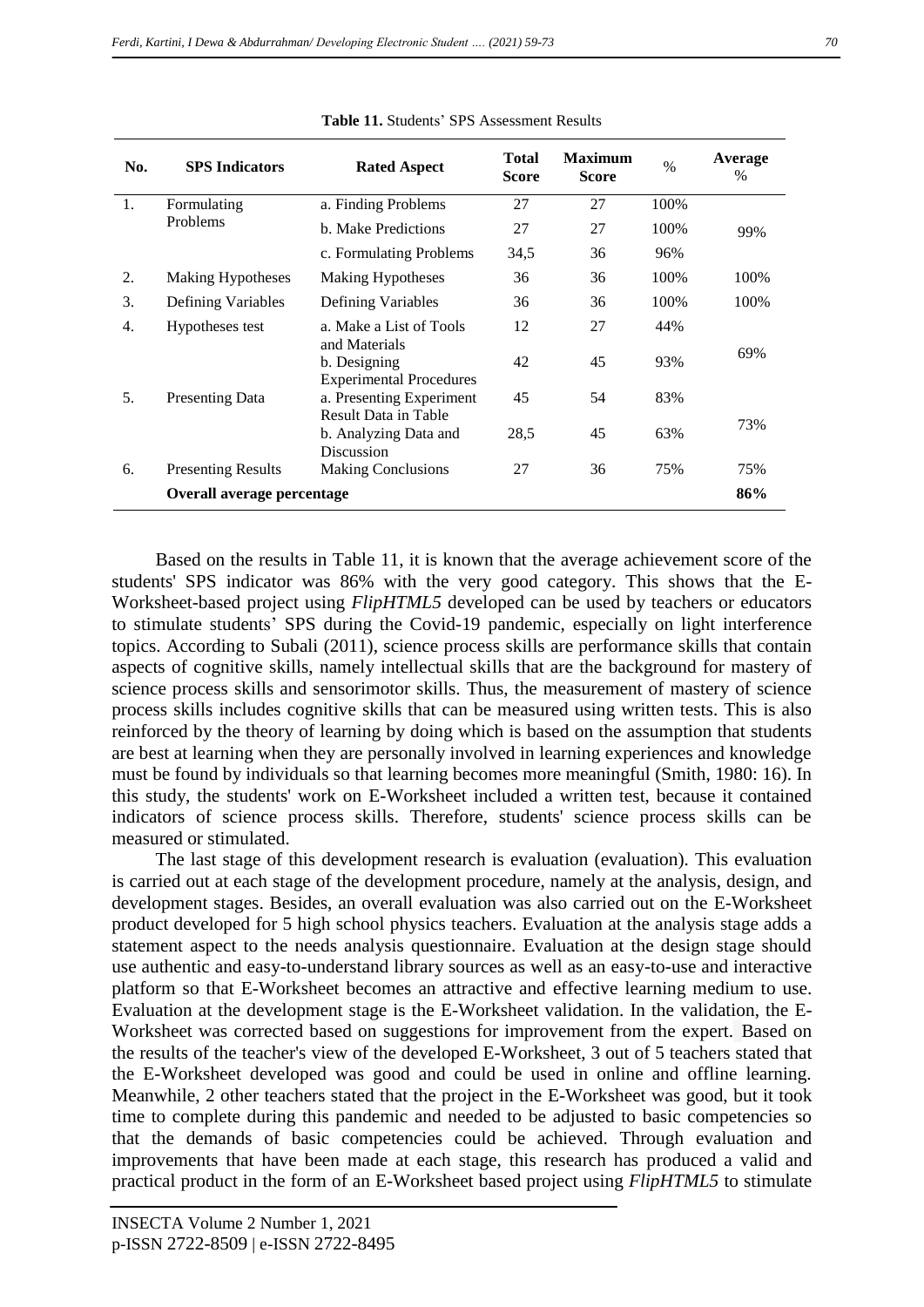science process skills and collaboration skills to be used during the Covid-19 pandemic and normal teaching and learning activities.

Based on the development stages that have been carried out, E-Worksheet developed plays an important role in online learning in the covid-19 pandemic. Research conducted by Haryanto, Asrial, & Erawati (2020 ) also developed E-Worksheet. The application used is *Kvisoft Flipbook Maker*. Accessing E-Worksheet by students requires a PC/laptop because the export results of it in the *Kvisoft Flipbook Maker* application do not yet support Android devices. This of course can be an obstacle, because not all students have a PC/laptop. Furthermore, research conducted by Apriyanto, Yusnelti, & Asrial (2019) also developed E-Worksheet with the *3D Pageflip Professional* application. Accessing the exported E-Worksheet can use an android device, but requires additional applications to access it. Based on previous studies, the researcher decided to use the *FlipHTML5* web-based platform.

Accessing E-Worksheet through the *FlipHTML5* platform is very easy for students. Students only need to access the link provided by the teacher through a browser on their gadget. Besides, *FlipHTML5* also makes it easier for teachers if they want to create multimedia online due to the demands of online learning during the Covid-19 pandemic. This is because it doesn't take long to create this web-based E-Worksheet. The teacher only needs to prepare a pdf of the worksheet file then upload it on the *FlipHTML5* web, then it can be edited by adding an attractive design and the link can be distributed directly to students to access it. Thus, the E-Worksheet assisted by *FlipHTML5* developed by researchers played an important role in supporting online learning during the Covid-19 pandemic. Other than that, during a pandemic, which requires students to study at home, making projects can use used materials that are around. This is in line with the opinion (Sumarni, Wardani, & Gupitasari, 2016) that practicum with limited laboratory equipment can be done by making other teaching aids made of used materials.

Based on the development research that has been completed, the researcher provides suggestions for doing the effectiveness of subsequent studies. It means that the criteria for good quality products can be fulfilled, namely valid, effective, and practical. Then, the next research is suggested to use the paid FlipHTML5 platform to get complete editing features, so that e-worksheet becomes more interactive.

#### **CONCLUSION**

Based on the results of the research data analysis that has been carried out, it can be concluded that the E-Worksheet based project using *FlipHTML5* is declared very valid with an average score of 3.56 according to the expert's assessment in terms of material, construct, and design. Then, the E-Worksheet-based project using FlipHTML5 is also very practical to use as teaching material on light interference topics for high school students in grade XI even semester based on assessments obtained from legibility, students' views and teacher's views with an average percentage of 88,75%. Based on the teacher's views the E-Worksheet is very possible to be implemented in online and face-to-face learning, especially in the covid-19 pandemic era the E-Worksheet can be used as multimedia to support online learning. Besides, students' SPS can be stimulated through it.

#### **ACKNOWLEDGMENTS**

The completion of this research is certainly not easy and there is a lot of help, cooperation, and guidance from various parties. Therefore, the authors would like to thank:

- 1. Drs. I Dewa Putu Nyeneng, M.Sc. as the author's academic supervisor who has guided the author to complete the research.
- 2. Dr. Kartini Herlina, M.Si. is the author's supervisor who has given his patience in guiding so that he can complete the research properly.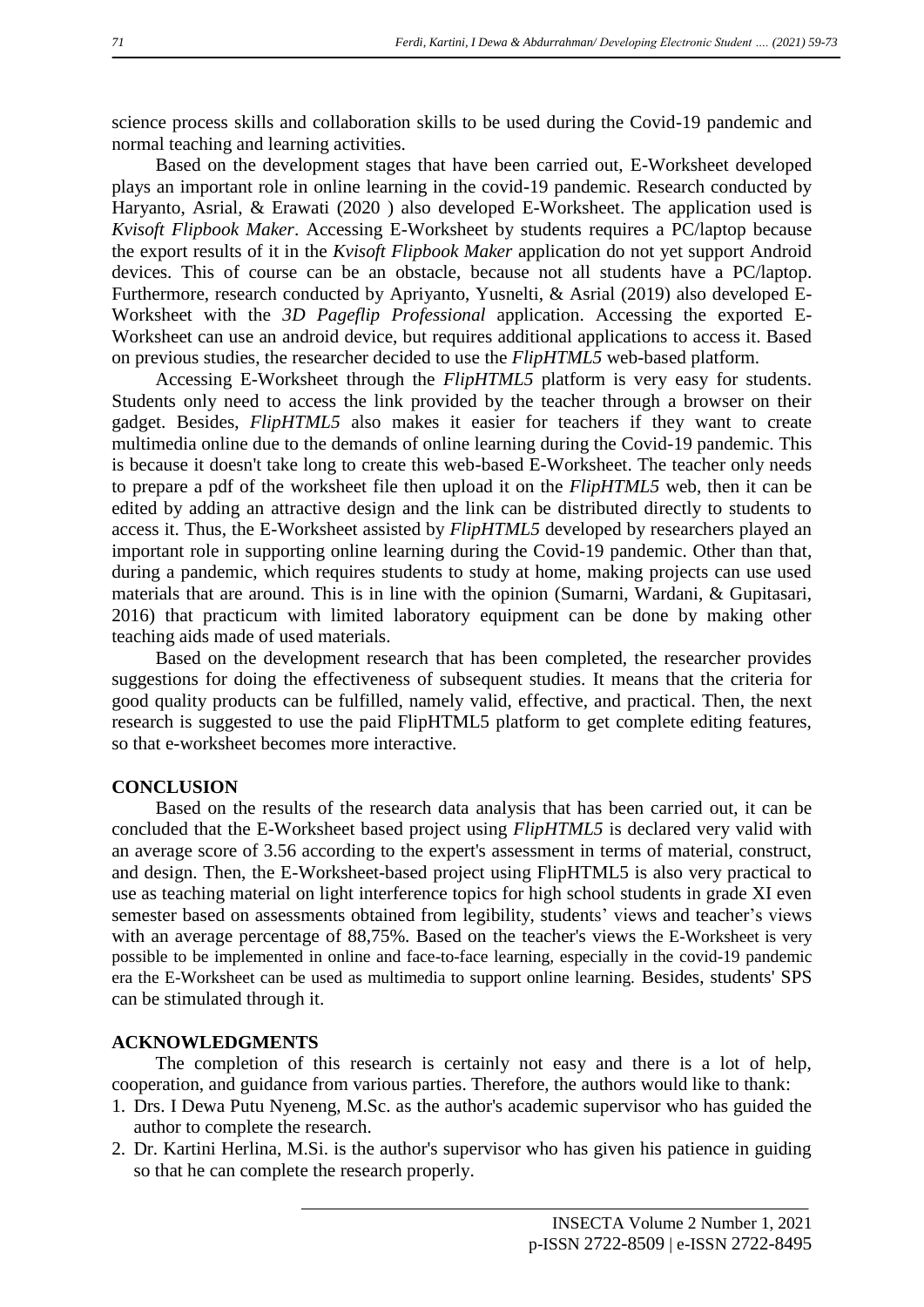- 3. Dr. Abdurrahman, M.Si. as examiners and author validators who have provided suggestions for improvements for the research that has been done.
- 4. Families who have provided a lot of help to the author.
- 5. Friends who have accompanied, provided advice, and helped the author in completing this research.
- 6. All parties who have contributed to the completion of this research.

Hopefully, the help that has been given to the author can be good and get help from Allah SWT. Hopefully, this research article can be useful for future researchers.

# **REFERENCES**

- Aktamis, Hilal., & Ergin Omer. (2008). The effect of scientific process skills education on students' scientific creativity, science attitudes, and academic achievements. Asia-Pacific Forum on Science Learning and Teaching, 9 (1), 1–21.
- Ambrose, Bradley S., Shaffer, Peter S., Steinberg, Richard N., & McDermott, Lilian C. (1998). An Investigation of Student Understanding of Single-Slit Diffraction and Double-Slit Interference. American Association of Physics Teachers, 67 (2), 146-155. https://doi.org/10.1119/1.19210.
- Apriyanto, Candra., Yusnelti, & Asrial. (2019). Development of E-LKPD With Scientific Approach of Electrolyte and Non-Electrolyte Solutions. Journal of the Indonesian Society of Integrated Chemistry, 11 (1), 38–42.
- Arikunto, Suharsimi. (2011). Research Procedure A Practice Approach. Jakarta: Earth Literacy.
- Aydogdu, Bulent., Buldur, Serkan., & Kartal, Sabahattin. (2013). The Effect of Open-ended Science Experiments based on Scenarios on the Science Process Skills of the Pre-Service Teachers. Social and Behavioral Sciences, 93, 1162-1168. https://doi.org/10.1016/j.sbspro.2013.10.008. 2013.
- Blumenfeld, Phyllis C., Soloway, Elliot., Marx, Ronald W., Krajcik, Joseph S., Guzdial, Mark., & Pallincsar, Annemarie. (1991). Motivating Project-Based Learning Sustaining the Doing, Supporting The Learning. Educational Psychologist, 26(3&4), 369-398.
- Camarao, Michael Kennedy E., & Nava, Fe 'Joseva G. (2017). High School Students' Difficulties in Physics. National Conference on Research in Teacher Education, 10- 11.
- Haryanto, Asrial, & Ernawati, M. Dwi Wiwik., Syahri, Wilda., & Sanova, Aulia. (2019). E-Worksheet Using Kvisoft Flipbook: Science Process Skills and Student Attitudes. International Journal of Scientific & Technology Research, 8 (12), 1073–1079.
- Haryanto, Asrial, & Ernawati, M. Dwi Wiwik. (2020). E-Worksheet for Science Processing Skills Using Kvisoft Flipbook. International Journal of Online and Biomedical Engineering (iJOE), 16 (03), 46–59.
- Jamaluddin, Dindin., Ratnasih, Teti., Gunawan, Heri., & Paujiah, Epa. (2020). Online Learning during the Covid-19 Pandemic for Prospective Teachers: Barriers, Solutions, and Projections. Institute for Research and Community Service, UIN Sunan Gunung Djati Bandung, 1-10.
- Jumaat, Nurul Farhana., Tasir, Zaidatun., Halim, Noor Dayana Abd., & Azhari Zakiah Muhammad. (2017). Project-Based Learning from Constructivism Point of View. American Scientific Publishers, 23(8), 7904-7906.
- Keengwe, Jared & Georgina, David. (2012). The digital course training workshop for online learning and teaching. Education and Information Technologies, 17, 365–379. doi: 10.1007 / s10639-011-9164-x 2012.